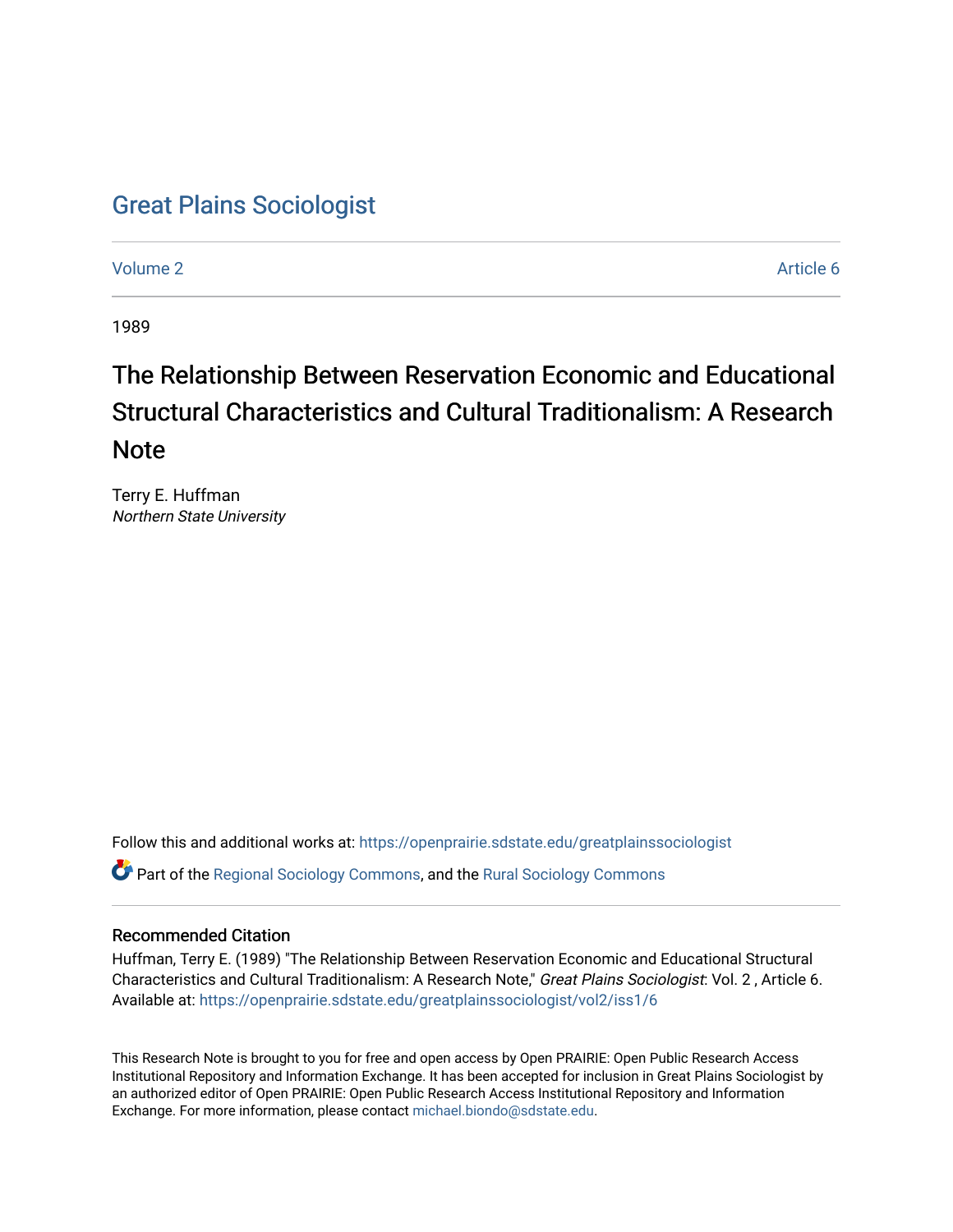Huffman: The Relationship Between Reservation Economic and Educational Str

THE RELATIONSHIP BETWEEN RESERVATION ECONOMIC AND EDUCATIONAL STRUCTURAL CHARACTERISTICS AND CULTURAL TRADITIONALISM: A RESEARCH NOTE

> Terry E. Huffman Northern State University

#### INTRODUCTION

The economic and educational structural characteristics of Indian reservations generally have been well documented. American Indians are among the poorest and least educated of America's ethnics. The 1984 Presidential Commission on Indian least educated of America's ethnics. The 1984 Presidential Commission on Indian Reservation Economies (PCIRE) reported that in 1983 the unemployment rate for Indians living on reservations was 22 percent. Furthermore, the Indians living on reservations was 22 percent. cited Census information as indicating that in 1880 around 408,000 Indians (or approximately 27 percent of the total Indian population) were living below the poverty line.

Educationally, Indians appear to be faring better than in years past. How ever, PCIRB reported that in 1880 about one-third of the Indian population 25 years and over had not conpleted high school. Nevertheless, over half of the total population had a high school education or more (about 6 percent of all American Indians held a college degree). According to PCIRE the median years of school completed in 1980 for Indian people was 12.2.

Although these structural characteristics are well known, the relation that cultural traditionalism has with these characteristics is not as well under-<br>stood. Much speculation has been offered regarding the relation between cul-Much speculation has been offered regarding the relation between cultural traditionalism and the economic and educational structure of American<br>Indian reservations. In the past, it was frequently argued that the retention In the past, it was frequently argued that the retention of cultural traditions posed a barrier to the development of Indian reservations (and implied assimilation of Indian people) (Dozier, Simpson, and Yinger, 1957; Linton, 1940; Manners, 1982; Provinse, 1954; Sooial Science Research Council,<br>1954; and Vogt, 1957), Whereas, more recently it has been posited that the Whereas, more recently it has been posited that the notion of assimilation was at best misguided and at worst disastrous to Indian people and that development must occur within the context of cultural traditions (Biggart, 1972; Falk and Aitken, 1884; and Levitan and Hetriok, 1971).

Few studies have been undertaken to assess the nature of the relations between cultural traditions and economic and educational structures. This paper is an attenpt to investigate the relationship between economic and educational charac teristics and American Indian cultural traditionalism on 127 reservations.

#### METHOD

Using data from the 1980 U.S. Census, a sample consisting of 127 reservations scattered in 18 western and mid-western states was collected. Obviously, the selection of variables was limited to those reported in the Census information. Since the objective of the research was to investigate the relationships between reservation eoonomic and educational structural characteristics with cultural traditionalism, variables indicative of these characteristics were necessary.

The census provides rather good information on the economic and educational<br>tructural characteristics of the reservation. That is, census information structural characteristics of the reservation. includes the nature of the economic condition (i.e. unemployment rate, poverty rate, percent of families with no workers in the household, per capita income,

Published by Open PRAIRIE: Open Public Research Access Institutional Repository and Informa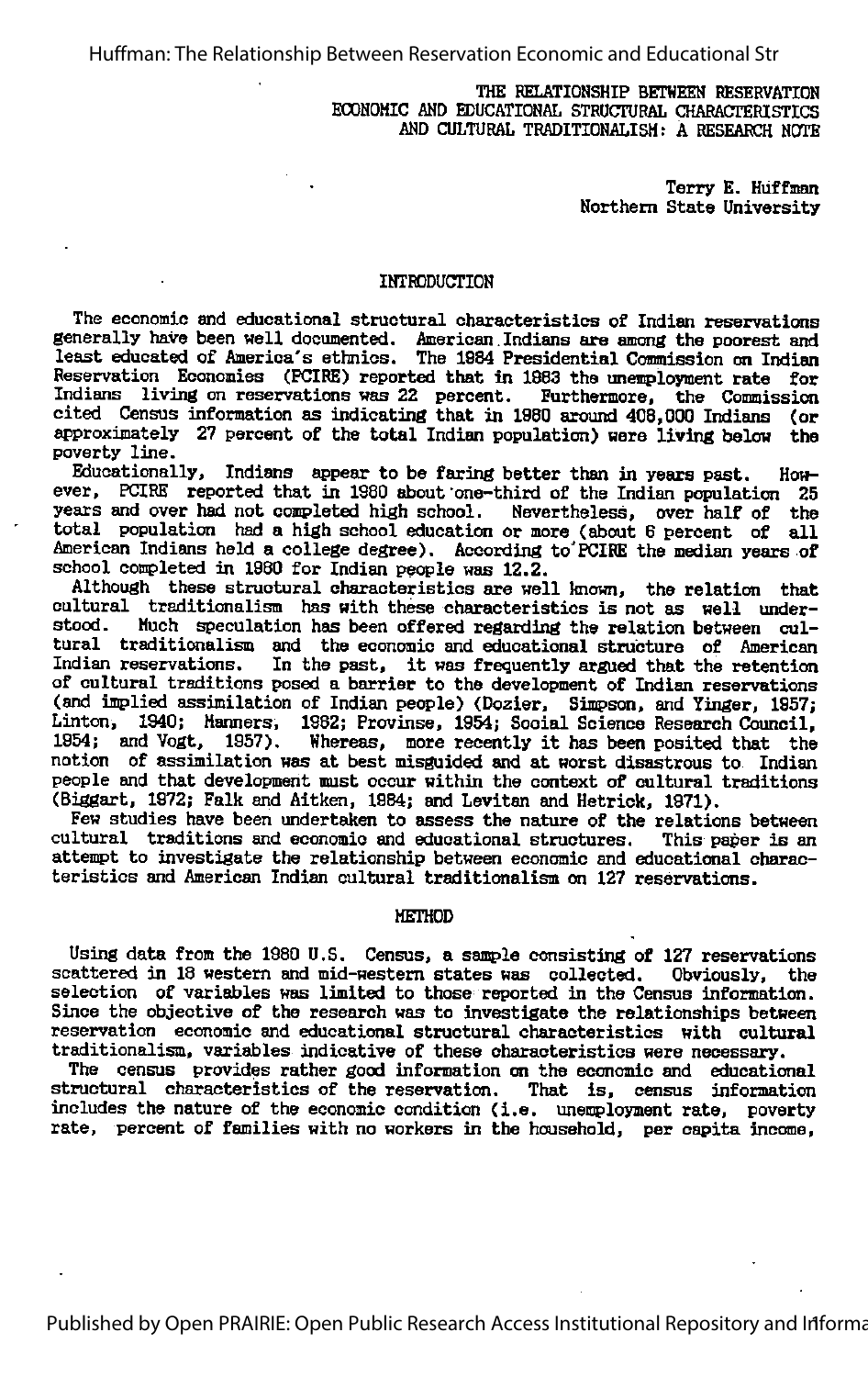median family income, etc.) It also provides information on the nature of reservation education (i.e., percent of the adult population who are high school graduates, the percent of the adult population who are college graduates, the percent of the reservation who are not in high school and have not graduated, etc.).

It is apparent that there is <sup>a</sup> variety of information provided in the census tracts that can be used as indicators of these kinds of structural characteris tics. As indicators of economic and educational characteristics, two variables Specifically, percent of the adult population unemployed and percent of the reservation population living under the poverty line were selected as economic indicators. As educational indicators two variables were selected, percent of the population over 25 who were high school graduates and percent of the population who were college graduates were selected. These two variables were selected as they offered indications of educational charac teristics at both the secondary and post-secondary levels.

There is much less census information on the cultural traditionalism on reser vations. This lack of information is certainly understandable. Cultural traditionalism is extremely difficult to operationalize. What may relate to tradi tionalism on one reservation may be totally inappropriate on another. Further more, the subjective nature of "traditionalism" from person to person (let alone from reservation to reservation) makes objective measurement of the concept elusive.

At a very basic level, cultural traditionalism refers to a retention of native cultural ways and customs. One of the most powerful and important elements of any culture is language. Therefore, language would be a good indicator of "trad itionalism." The census tracts report the percent of people on the reservations who speak a Native American language. The variable, percent over 5 years old who speak a Native American langaage, was selected as the indicator of cultural traditionalism.

To investigate the relationships between these variables Pearson correlation and partial correlations were utilized.

#### DESCRIPTION OF STRUCTURAL CHARACTERISTICS OF THE SAMPLE

The economic and educational structural characteristics of the research sample are quite similar to the structural characteristics of Indian reservations reported by the PCIRE.

The Commission reported that the 1983 unemployment rate for reservations nationwide to be 22 percent. The 127 reservations in this sample have a median average unemployment rate of 7 percent (with a range of 1.2 to 60.0 percent). The Commission also reported that an average of 34 percent of reservation popu-<br>lations were population living below the poverty level. The reservations in lations were population living below the poverty level. this sample have a median average of 27 percent of the population living below the poverty level (with <sup>a</sup> range of 4.0 to 99.9 percent). It appears, that the reservations in this sample have economic structural conditions (as measured by these two variables) which are comparable to the figures reported in the 1984 Presidential Commission of American Indian Reservation Economies.

The educational structural characteristics of the sample are slightly dif-<br>rent from that reported by the 1984 Commission. For instance, while PCIRE ferent from that reported by the 1984 Commission. reported that two-thirds of the adult Indian population had completed high school, in this sample a median average of one-half of the adult population had conpleted high school (with a range of 10.9 to 99.9 percent). Also, this sample had a median average of 4 percent of the population with a college education (with a range of .6 to 33.3 percent). Unfortunately, the PCIRE did not report figures on the percent of the reservation population with a college education.

76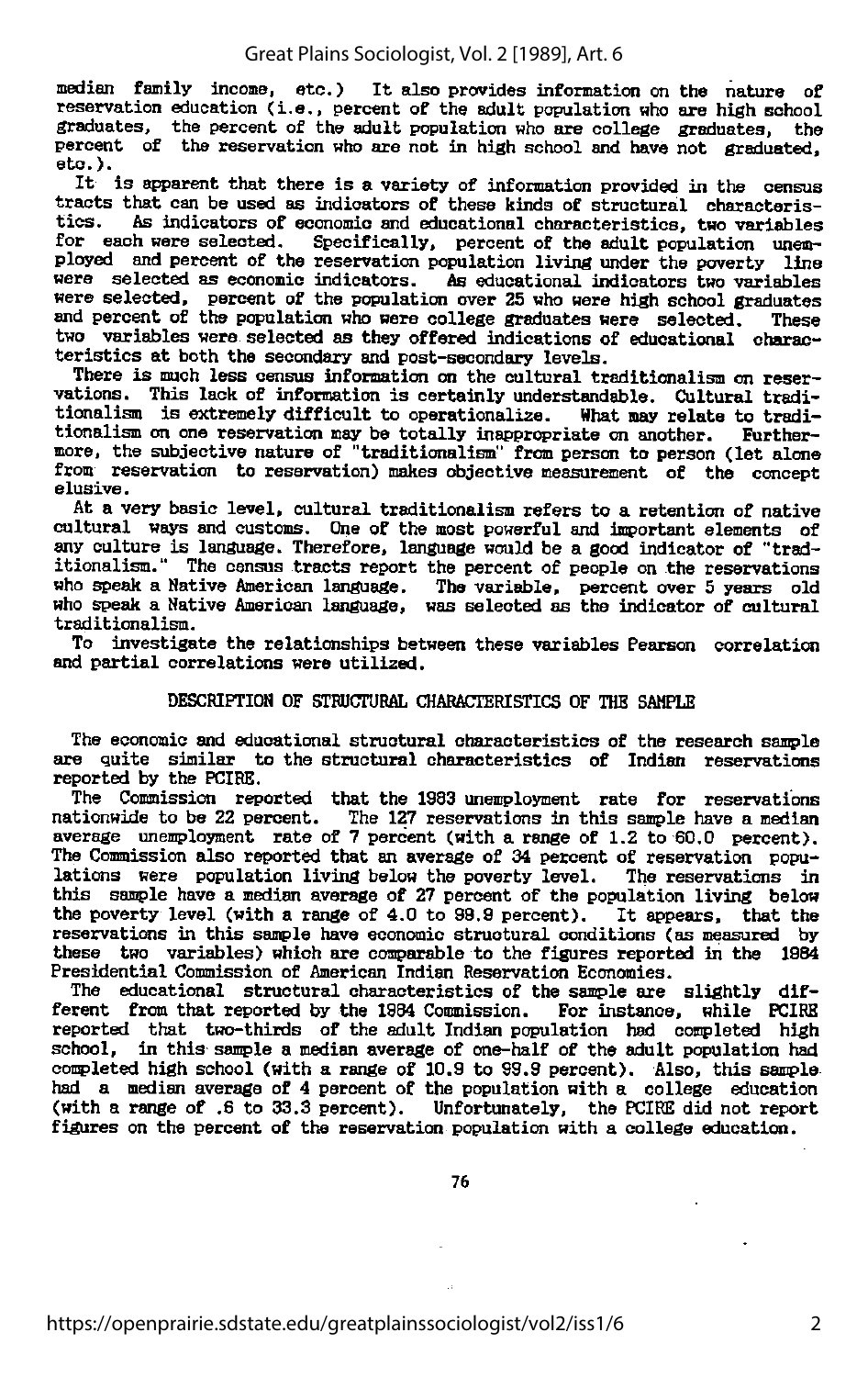#### Huffman: The Relationship Between Reservation Economic and Educational Str

Additionally, the reservations in this sample have a median average of 32 percent of the adult population who speak <sup>a</sup> Native language (with a range of .2 to 99.9 percent). The PCIBE did not report the percentage of reservation popu lations which speak a Native American language. Therefore, comparisons on this variable cannot be made.

#### RESULTS

Table 1 lists the zero-order correlations for the five variables. These correlations show that among the sample reservation populations, cultural tradi tionalism is significantly inversely related to high school achievement  $(-.160, p .05)$ . However, interestingly, cultural traditionalism is positively correlated with the percent of the population with a college education (.132,

p <.10).<br>Among the economic indicators, cultural traditionalism does not show a significant correlation to the unemployment rate on reservations (.015) while it is positively correlated with the reservation poverty rate (.268, p.<.001).

The zero-order correlations clearly show that educational achievement (on both the secondary and higher educational levels) is inversely related to poor economic conditions. The percent of high school graduates on the rese The percent of high school graduates on the reservations is significantly inversely related to both the unemployment rate and the poverty rate (-.289, p<.001 and -.353, p<.001 respectively). While the percent of college graduates on the reservations is not correlated with the poverty rate (.018), it is significantly inversely related to the unemployment rate (-.152,  $p(.10)$ .

These correlations may reveal something of the relationships between these variables, however, alone they offer an incomplete analysis. Partial correla tions between cultural traditionalism and the educational variables, while controlling for economic conditions, reveal a different relationship than that which appears using only the zero-order correlations.

Specifically, while the zero-order correlation show that cultural tradition alism is significantly inversely related to the percent of high school grant duates, when controlling for the effects of the economic conditions of the reservations, the correlation between these variables falls to only -.088 (Table 2). Additionally, the partial correlation between gultural traditionalize and Additionally, the partial correlation between cultural traditionalism and percent of college graduates on reservations while controlling for the same economic conditions (.125), although not significant at the .10 level, neverthe less, remains fairly consistent with the zero-order correlation (.132, p<.10).

#### DISCUSSION

In the past it has been common to regard cultural traditionalism as <sup>a</sup> barrier to greater educational achievement among American Indians (Boutwell, et al.). These findings suggest, however, that the relationship between cultural tradi tionalism and education must be understood within the larger economic context of reservations. That is, the notion that cultural traditionalism poses a barrier That is, the notion that cultural traditionalism poses a barrier to greater educational achievement as assumed by tte assimilation model of education is too simplistic to be of any real benefit.

It is particularly interesting that there is <sup>a</sup> major change in the correlation between high school achievement and cultural traditionalism when controlling for economic conditions. With the effects of economic conditions uncontrolled it appears that traditionalism is significantly correlated to low rates of high school achievement on reservations. However, while controlling those same

77

Published by Open PRAIRIE: Open Public Research Access Institutional Repository and Informa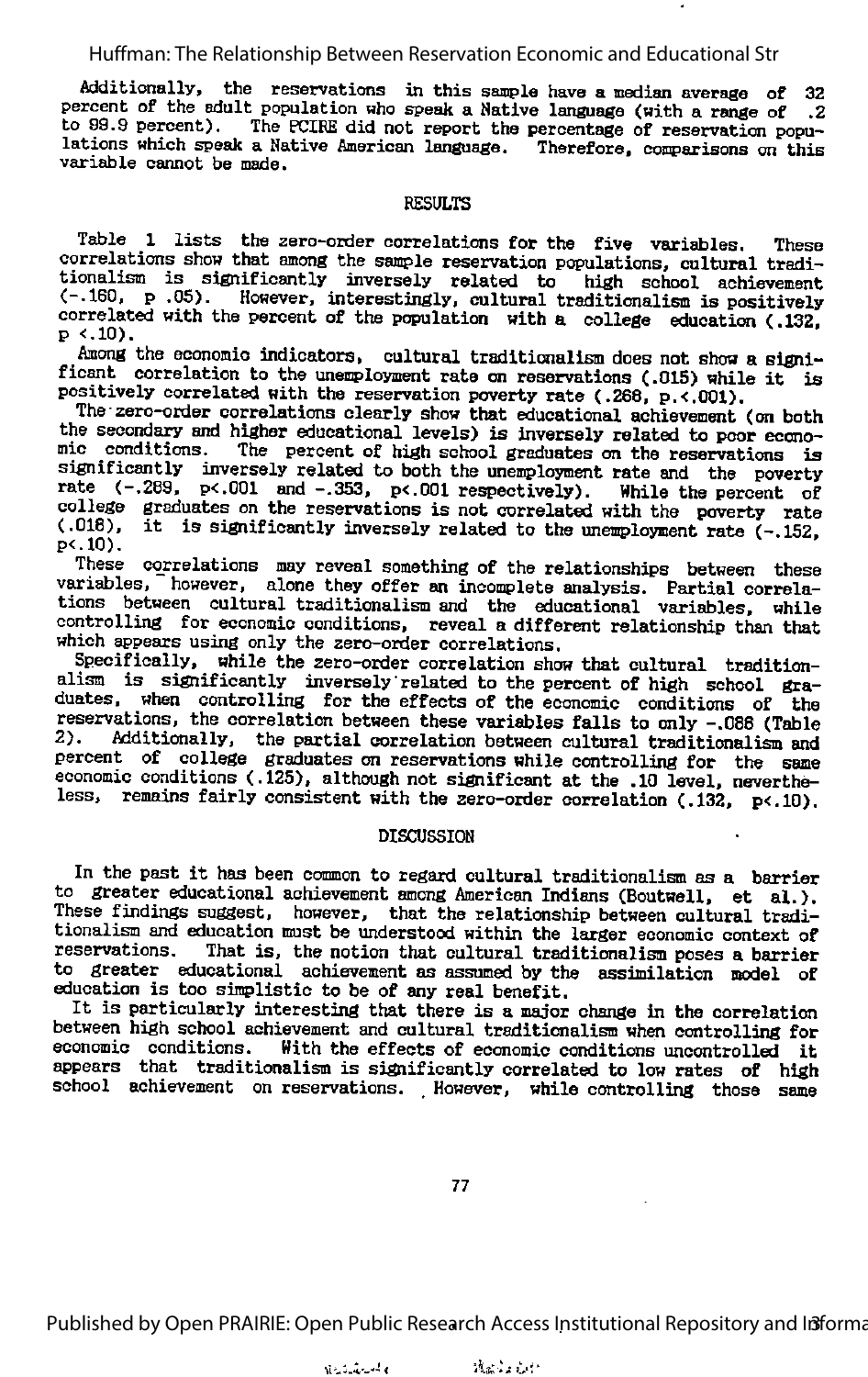economic conditions, it is clear that the effects of traditionalism on secondary education achievement is virtually nonexistent. A finding that hardly supports the assimilation model of education.

Additionally, cultural traditionalism seems to be related to reservation college achievement. It could be argued that this latter relationship is spurious. That is, those reservations which are the more traditional also tend to That is, those reservations which are the more traditional also tend to have high poverty levels. In fact, cultural traditionalism is significantly related to high poverty levels. Therefore, it could be assumed that poorer reservations attract college educated Indian people back in the capacity of helping professions (i.e., teachers, public service workers, health care worhers, etc.). Thus, poorer reservations have a large pool of college graduates due to the need found on the reservation. However, the data does not support this assumption. The reservation poverty rate is not related to the percent of this assumption. The reservation poverty rate is not related to the percent of college graduates. It cannot simply be concluded that poorer reservations cannot simply be concluded that poorer reservations attract greater numbers of college educated Indians due to their greater need.

At the risk of committing an ecological fallacy, the writer suggests that cultural traditionalism may in fact be related in a direct fashion to college achievement. Specifically, previous research has shown that traditionalism is related to college achievement (Huffman, Sill, and Brokenleg, 1988). These researchers argue that cultural traditionalism supplies Indian college students a clear normative base from which to operate and a strong cultural identity.<br>Together these social psychological factors give an edge to some Indian students which may enhance their chances of success at a predominantly white institution. While one must be careful in drawing social psychological conclusions from aggregate data, it could be that these findings are pointing to this kind of relationship.

In conclusion, the relationships among cultural traditionalism and the educational and economic conditions of reservations are complex at best. Clearly the effect that American Indian traditions have on rates of educational achievement cannot be understood divorced from an appreciation of the economic conditions of reservations.

Further research is needed; empirical findings are lacking. It is precarious<br>In attempt social psychological inferences from aggregate data, however, the to attempt social psychological inferences from aggregate data, however, findings here may well be indicating that poor economic conditions of reserva tions pose a greater barrier for educational achievement (especially on the secondary level) on reservations than does the often presumed barriers offered by cultural traditionalism.

78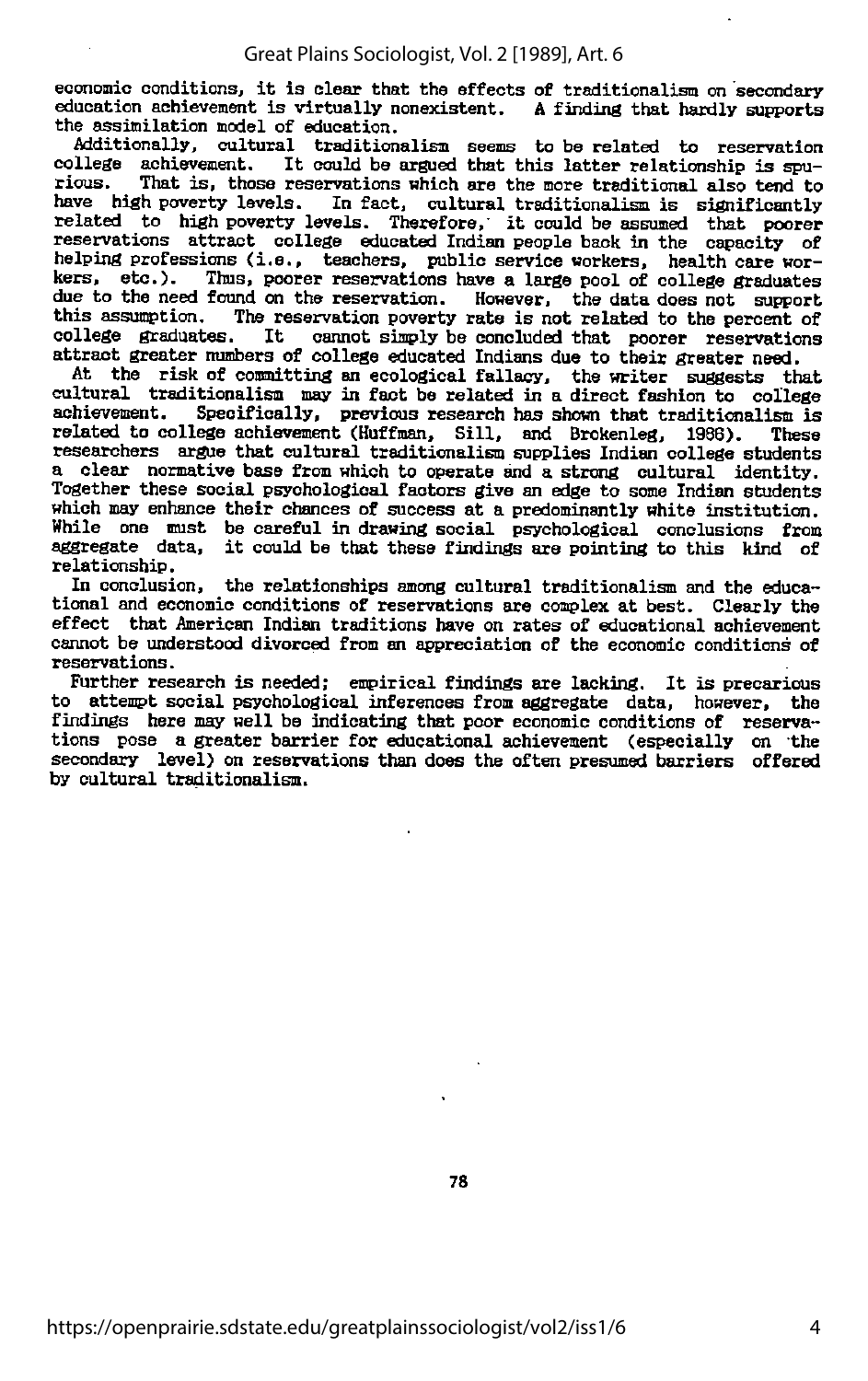Huffman: The Relationship Between Reservation Economic and Educational Str

| Table 1<br>Zero-Order Correlations |                  |                  |          |              |      |  |
|------------------------------------|------------------|------------------|----------|--------------|------|--|
|                                    |                  |                  |          |              |      |  |
| <b>CULTRAD</b>                     | 1.00             |                  |          |              |      |  |
| <b>HSGRAD</b>                      | $-160$ $\approx$ | 1.00             |          |              |      |  |
| <b>COLLGRAD</b>                    | $.132*$          | .405 kokok       | 1.00     |              |      |  |
| PERUNEM                            | .015             | $-289$ pppp      | $-.152*$ | 1.00         |      |  |
| Perpoy                             | .2684x4x         | $-0.353$ objects | .018     | $238$ or $*$ | 1.00 |  |

CULTRAD=Cultural Traditionalism HSGBAD=P8rcent of High School Graduates COLLGRAD=Percent of College Graduates<br>PERUNEM=Percent of Population Unemployed PERPOV=Percent of Population Living Below Poverty Line

 $\bar{\rm b}$ 

\*P<.iO \*\*p<. 05  $*$ \*\* $p$  < .01  $*$  $*$  $*$ p $*$ .001

### Table 2

### Partial Correlations: Cultural Traditionalism

## with Educational Variables Controlling for

### Economic Variables

| Variable       | <b>HSGRAD</b> | <b>COLLGRAD</b> |
|----------------|---------------|-----------------|
| <b>CULTRAD</b> | $-.086$       | .125            |

79

Published by Open PRAIRIE: Open Public Research Access Institutional Repository and Infforma

¥

 $\mathbf{a} = \mathbf{a} \cdot \mathbf{a}$  ,  $\mathbf{a} = \mathbf{a} \cdot \mathbf{a}$